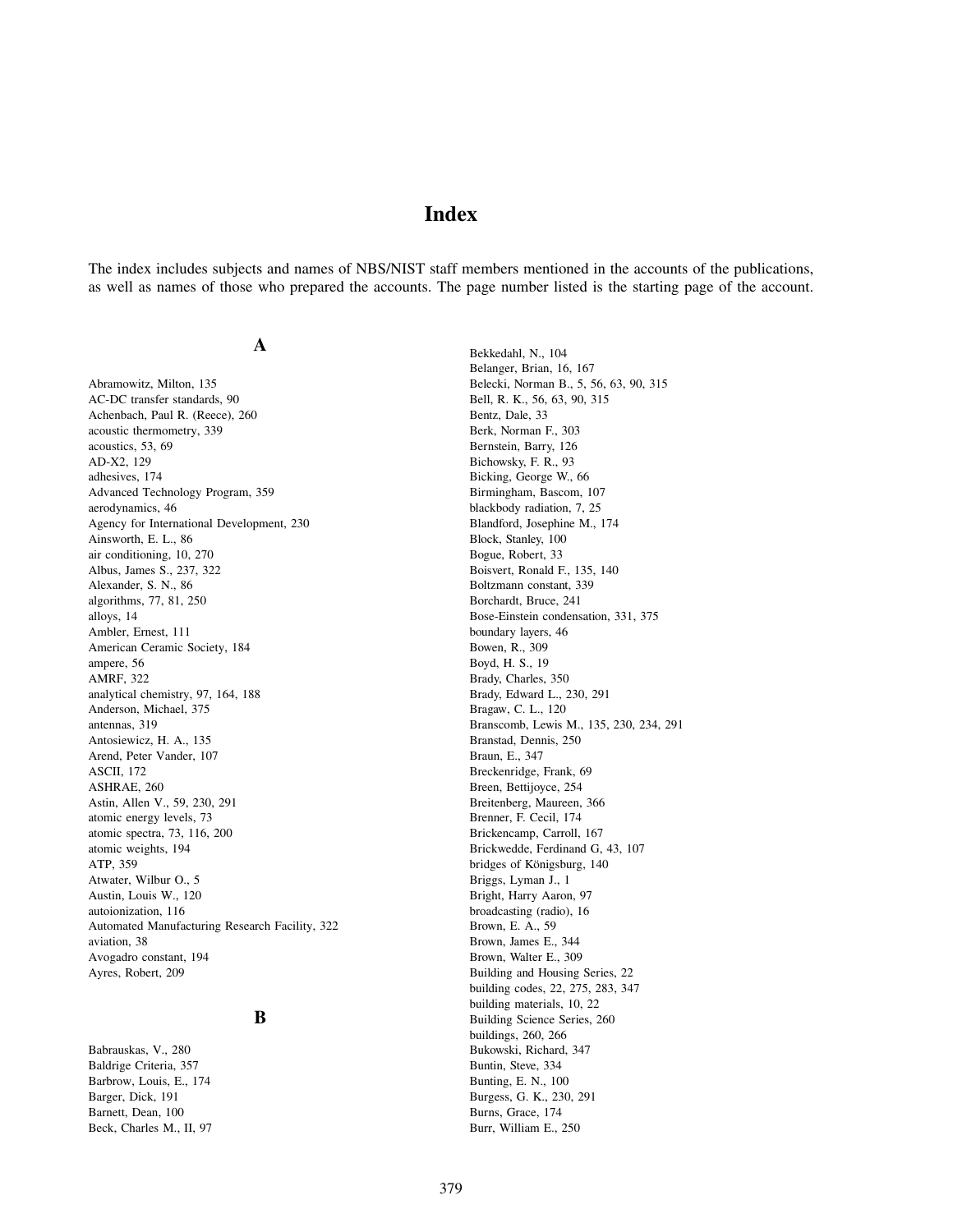# **C**

CAD/CAM, 246, 322 Cage, Marvin E., 56, 63, 315 Cahill, William F., 135 Cahn, John, 300 Cali, J. Paul, 227 calibration, 129, 227, 230 calorimetry, 93, 178 Cameron, Joseph, 129, 132, 167 candela, 7, 25 Carpenter, B. Stephen, 230 Cavallo, Lucy M., 209 Cavanagh, Rich, 334 Celotta, Robert J., 203 Cement and Concrete Reference Laboratory, 33 cement, 33 ceramics, 181, 184 cerebellar model articulation controller, 237 chain folding, 104 Chamberlain, G. E., 297 Chang, Connie, 359 Charters of Freedom, 66 Chelton, Dudley, 107 chemical analysis, 97, 164, 188 Chemical Information System, 254 chemical kinetics, 224 chemical structure searching, 86 Chemical Thermodynamics Data Center, 93 Chemistry WebBook, 93 Cheok, Geraldine, 140 Chi, J., 270 Chinese postman problem, 140 Churney, Kenneth, 178 Civil Aeronautics Administration, 38 Clark, Al F., 294, 306 Clark, Charles W., 116, 334 Clevinger, Mary A., 184 Coblentz Society, 7 Coblentz, William W., 7, 25 CODATA, 1, 93, 291 Codling, Keith, 116 Collaborative Testing Services, Inc., 66 Colle´, Ron, 129, 209 color standards, 25, 145, 174 colorimetry, 25 combinatorial algorithms, 140 compilers, 258 computer-aided manufacturing, 246, 322 computers, 86, 172, 250, 254 concrete, 33 condensed matter physics, 203 Condon, Edward U., 73, 77, 107, 230 configuration interaction, 116 conformance testing, 258 conjugate gradients method, 81 consumer information, 174 control systems, 237 Cook, Richard K., 53, 69 Cooper, J. W., 86 coordinate measuring machine, 241 Cooter, I. L., 63 Coriell, Sam, 14

Corliss, Charles, 73 Corliss, Edith L. R., 174 Cornell, Eric, 375 corrosion, 174 Coursey, Bert, 209 Critchfield, C., 56 critical point, 149, 152 Croarkin, M. Carroll, 129, 132 Cromer, Chris, 178 Cryogenic Engineering Conference, 107 cryogenics, 43, 107, 111, 294 crystallography, 100, 188, 300, 303 Cugini, John, 258 currency, 66 current measurement, 90 Currie, Lloyd, 164, 209 Curtis, H. L., 56 Curtis, R. W., 56 Curtiss, John, 77 Cutkosky, R. D., 56

### **D**

Danielson, Bruce L., 191, 297 data analysis, 132 data encryption, 250 database management, 254, 291 Davis, G. T., 104 Davis, Philip J., 135 Davis, Rich, 339 Davis, Ruth M., 250 Davis, Tom, 104 Day, Gordon W., 191, 297 Dellinger, John H., 16, 120 densitometers, 145 dental research, 309 DeSimone, Daniel, 234 Deslattes, Richard D., 194 desorption, 219 detection limit, 164 deterministic metrology, 241 Deters, Teresa, 73 deuterium, 43 developing countries, 230 diamond anvil pressure cell, 100 Diamond Ordnance Fuze Laboratory, 59 Diamond, Harry, 38, 59 Dickinson, Hobart, 10 Didion, David A., 270 DIET, 219 Digital Library of Mathematical Functions, 135 DiMarzio, E. A., 104 dimensional metrology, 19 direction finder, 38 disaster alleviation, 283, 350 Doiron, Ted, 19, 241 Domalski, Eugene, 93 dopant density, 289 Dowell, Marla, 178 Driscoll, R. L., 56 Drullinger, R. E., 200 Dryden, Hugh L., 46 Dunmore, Francis, 38 Duralumin, 14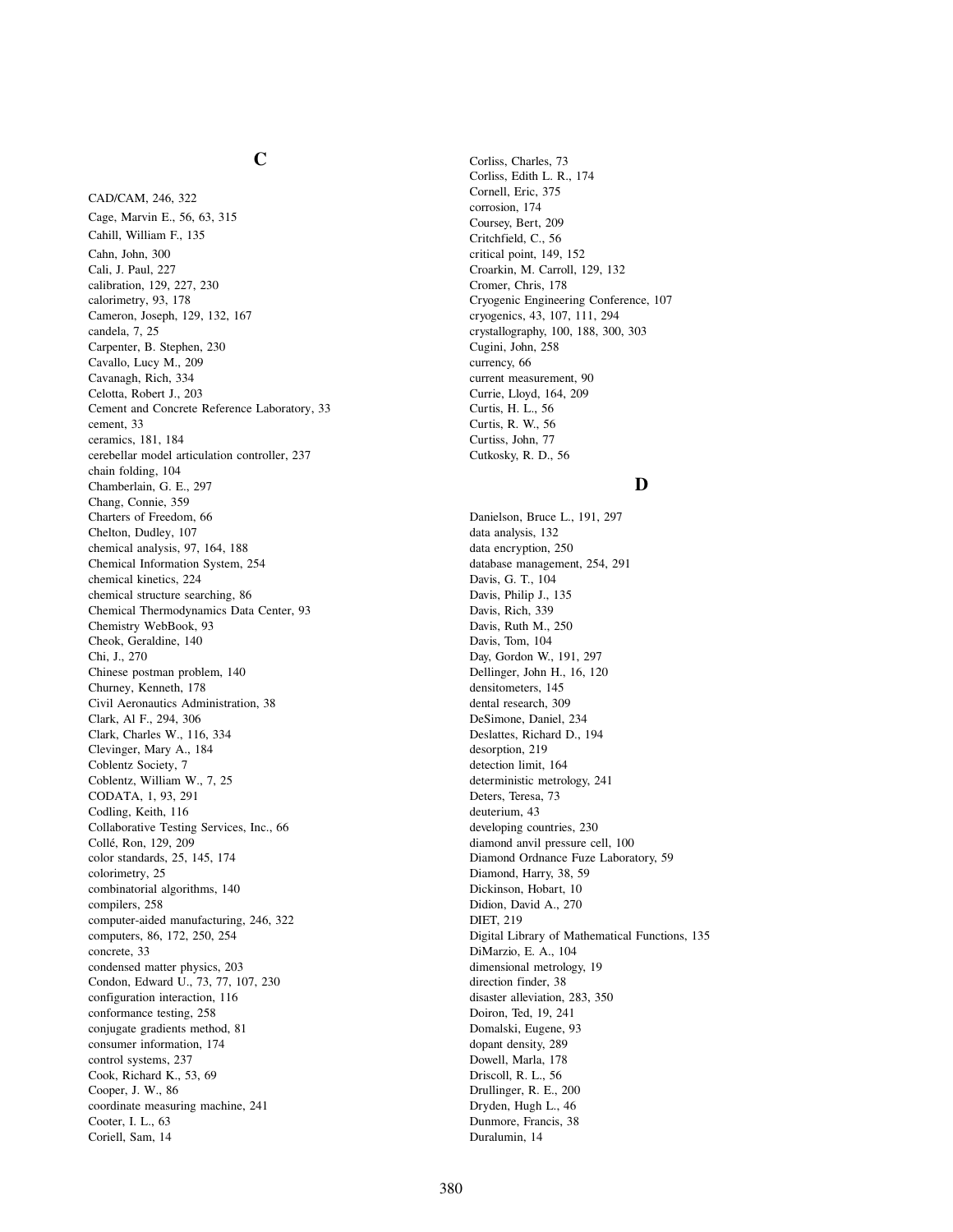dwelling construction, 22 Dziuba, Ronald F., 56, 63, 315

### **E**

economics, 260 Ederer, David, 116 Edmonds, Jack, 140 Edwards, Terry J., 339 Ehrlich, Charles, 167 Eicke, W. G., 315 Eisenhart, Churchill, 129, 132, 167, 241 Ekin, Jack W., 294, 306 Elbourn, R. D., 86 electrical units, 5, 56, 63, 90 electromagnetic wave propagation, 120 electron probe microanalysis, 160 electron sources, 203 electron spectroscopy, 116 electron-stimulated desorption, 219 Electronic Computers Laboratory, 86 Ellingwood, Bruce R., 283 Elmquist, R. E., 56, 63, 315 Emerson, W. B., 25 encryption, 250 energy conservation, 260, 266, 270 energy, 174 Engel, F. H., 38 Epling, Mary, 132 equation of state, 152 Evans, David, 28 Evans, William, 93 Evenson, Ken, 191 exchange formats, 246 Expect, 353

### **F**

Faller, James, 375 Fano, Ugo, 116, 203 Federal Information Processing Standard, 172, 250 femtochemistry, 334 Ferraris, Chiara, 33 fiber optics, 297 fibers and fabrics, 174 Fickett, Fred R., 294, 306 field emission spectroscopy, 155 field emission, 214 Filliben, James J., 132, 209, 289 Fiori, Charles, 160 FIPS, 172, 250 fire and fire research, 28, 275, 280, 344, 347 fluid properties, 149 Flynn, D. R., 10 Fonoroff, B., 59 Food and Drug Administration, 209 Forman, Richard, 100 Forney, C. L., 347 Forsythe, George, 77, 81 FORTRAN, 258 fracture mechanics, 181, 350 Franzen, Douglas L., 178, 297 Freeman, George, 107

Freiman, Stephen, 181 French, Judson C., 123 frequency measurements, 191 frequency standards, 200, 331 Friedman, D. C., 86 Frohnsdorff, Geoffrey, 33 Frolen, L, 104 Fuhr, Jeffrey, 73 Fuller, Edwin, 181 fundamental physical constants, 1

## **G**

Gadzuk, J. William, 155, 214, 219, 334 gage blocks, 19 Galawa, R. L., 297 Galejs, Anija, 203 gamma rays, 194 Garboczi, Edward, 33 Garfinkel, Samuel B., 209 Garner, Ernest, 167 gas constant, 339 Gass, Saul, 140 Gayle, Frank, 300 Gibson, Kasson S., 25 Gibson-Tyndall curve, 25 Gifford, William, 107 Gilchrist, R., 97 Gilliland, T. R., 120 Gills, Thomas E., 227, 313 Ginnings, Defoe C., 7, 49 glass, 181 Goldberg, Karl, 135 Goldberg, Robert, 93 Goldfarb, Ron B., 294 Goldman, Alan, 140 Gordon, Fannie M., 77 Gornick, F., 104 Gould, Phillip, 331 graph theory, 140 Gray, Martha M., 172 Green, M. S., 149, 152 Greenspan, Martin, 69 Gross, Daniel, 28 Grossman, E. N., 90 Grover, Frederick W., 5, 16 guarded hot plate, 10 Guide to Available Software, 77 Guthrie, William, 132 Guttman, C. M., 104

### **H**

Haar, Lester, 49 Hague, J. L., 97 Hahn, M. H., 10 Hall, John, 191 Hamer, Walter J., 43 Hamilton, Clark A., 315 Handwerker, Carol, 300 Hardis, Jonathan E., 25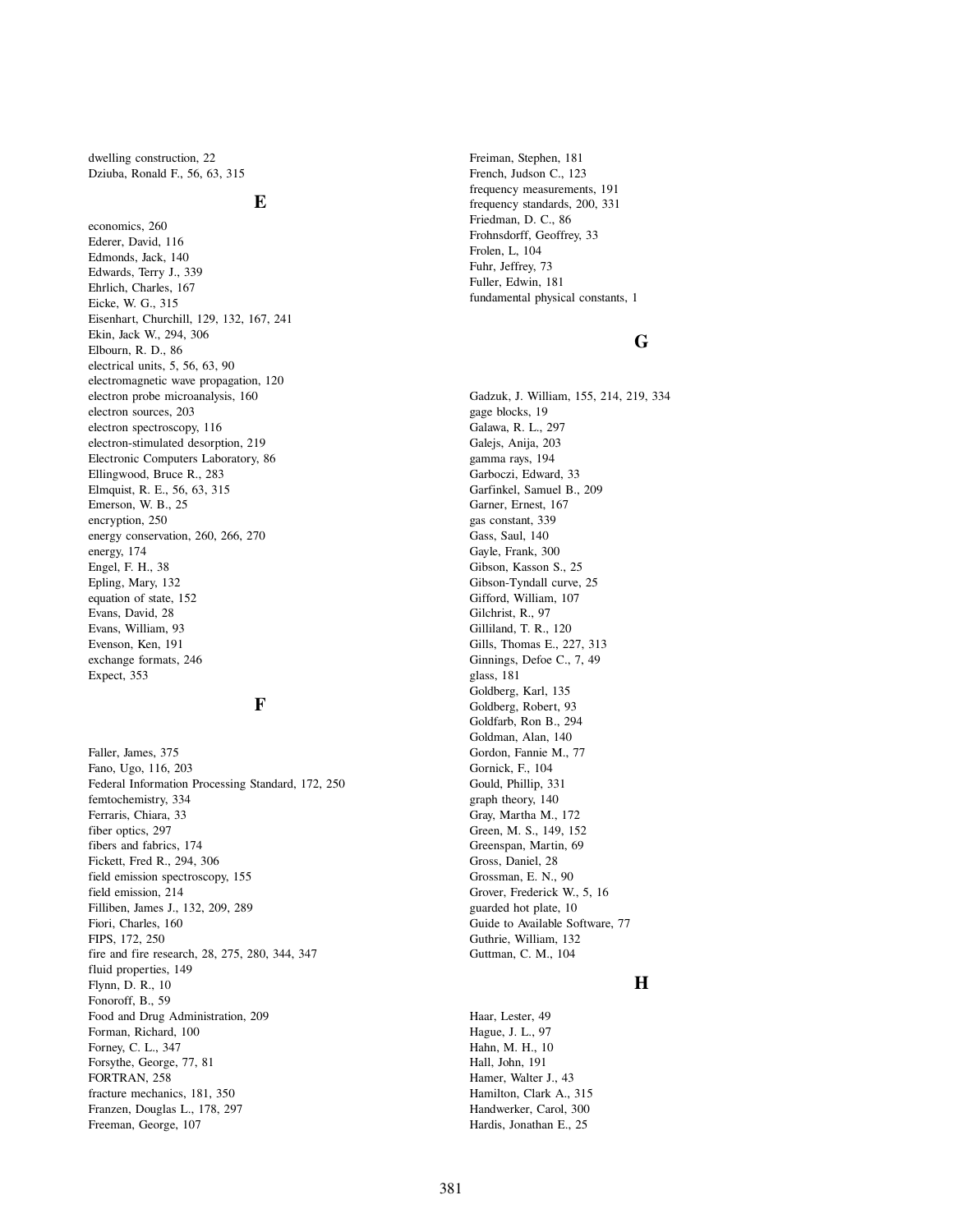Harper, D. R., III, 10 Harris, Forest K., 230 Hartman, Ike, 371 Harvey, Allan H., 49 Hasko, Steve, 132 Haueter, Ruth C., 86 Haynsworth, Emilie V., 135 Hayward, Raymond W., 111 HAZARD1 software, 347 health care facilities, 275 hearing, 53 hearing aids, 174 heat release in fires, 280 heat transfer, 10 heating and cooling systems, 266, 270 Heckert, Alan, 132 Heinrich, Kurt F. J., 160 Heldenbrand, Jim L., 260 Hembree, Gary, 371 Henins, Albert, 194 Hermach, Francis L., 90 Hestenes, Magnus, 77, 81 Heydemann, Peter, 230 high pressure research, 100 Hill, D. A., 120 Hill, James E., 270 Hillebrand, William Francis, 97 Hilsenrath, Joseph, 49, 254 Hinman, W. S., Jr., 59 Hirshfeld, Alan, 209 Hocken, Robert, 241, 322 Hoffman, James Irvin, 97 Hoffman, John, 104 Holberton, Frances E. (Betty) Snyder, 258 Holt, A. W., 86 Hoppes, Dale D., 111 Huang, D. X, 90 Hudson, Ralph P., 111, 339 Huggett, Clayton, 280 Huntoon, Robert D., 59 Hust, Jerry G., 294 Hutchinson, J. M. R. (Robin), 209 HVAC, 266, 270 hydrocarbons properties, 93 hydrogen isotopes, 43

# **I**

icosahedral crystal symmetry, 300 IGES, 246 image processing, 86 impedance, 5 Inaba, Atsushi, 344 inductance, 5 Industrializing Economies, 230 information security, 250 infrared spectroscopy, 7, 100 Ingberg, Simon, 28 initial graphics exchange specification, 246 Inn, Kenneth, 209 inorganic analysis, 97

Insley, Herbert, 184 Institute for Numerical Analysis, 77, 81 insulation, thermal, 10 Interamerican Metrology System, 230 interferometry, 19, 194 International Association for the Properties of Water and Steam, 49 International Bureau of Weights and Measures, 1 international cooperation, 230 International Critical Tables, 1, 291 International Temperature Scale of 1990, 339 Internet sites, 1 ion storage, 200 ionosphere, 120 ISO 9000, 366 isotopes, 43 Itano, W. M., 200

# **J**

Jacobs, Madeleine, 174 Jacobs, Robert, 107 JANAF Tables, 93 Jeffrey, Anne-Marie, 5, 56, 63, 315 Jennings, Don, 178 Jennings, Hamlin, 33 Johnson, Stephen, 33 Johnson, Victor, 107 Jones, W. W., 347 Josephson voltage standard, 315 Journal of Physical and Chemical Reference Data, 291 Journal of Research of NBS/NIST, 1 Joy, David C., 328 Judd, Deane B., 25, 174

## **K**

Karen, Vicky Lynn, 188 Kasen, M. B., 294 Kashiwagi, Takashi, 344 Kautz, Richard L., 315 Kearsley, Elliot A., 126 Kelly Committee, 59 Kelly, George, E., 270 Kemmerer, Sharon J., 246 Kern, David, 319 Khoury, Freddy, 104 Kim, E. M., 297 Kinard, Joseph R., 56, 63, 90, 315 kinetics, 224 King, David, 334 Kirsch, Russell A., 86 Klein, Ralph, 219, 224 Knowles, H. B., 97 Koch, J. A., 90 Koenig, Joan, 368 Kotter, F. R., 63 Kropschot, Richard H., 107 Kruger, Jerome, 174 Ku, Harry, 129, 167, 209, 227 Kusuda, Tamami (Tom), 260, 266 Kuyatt, Chris E., 116, 129, 155, 203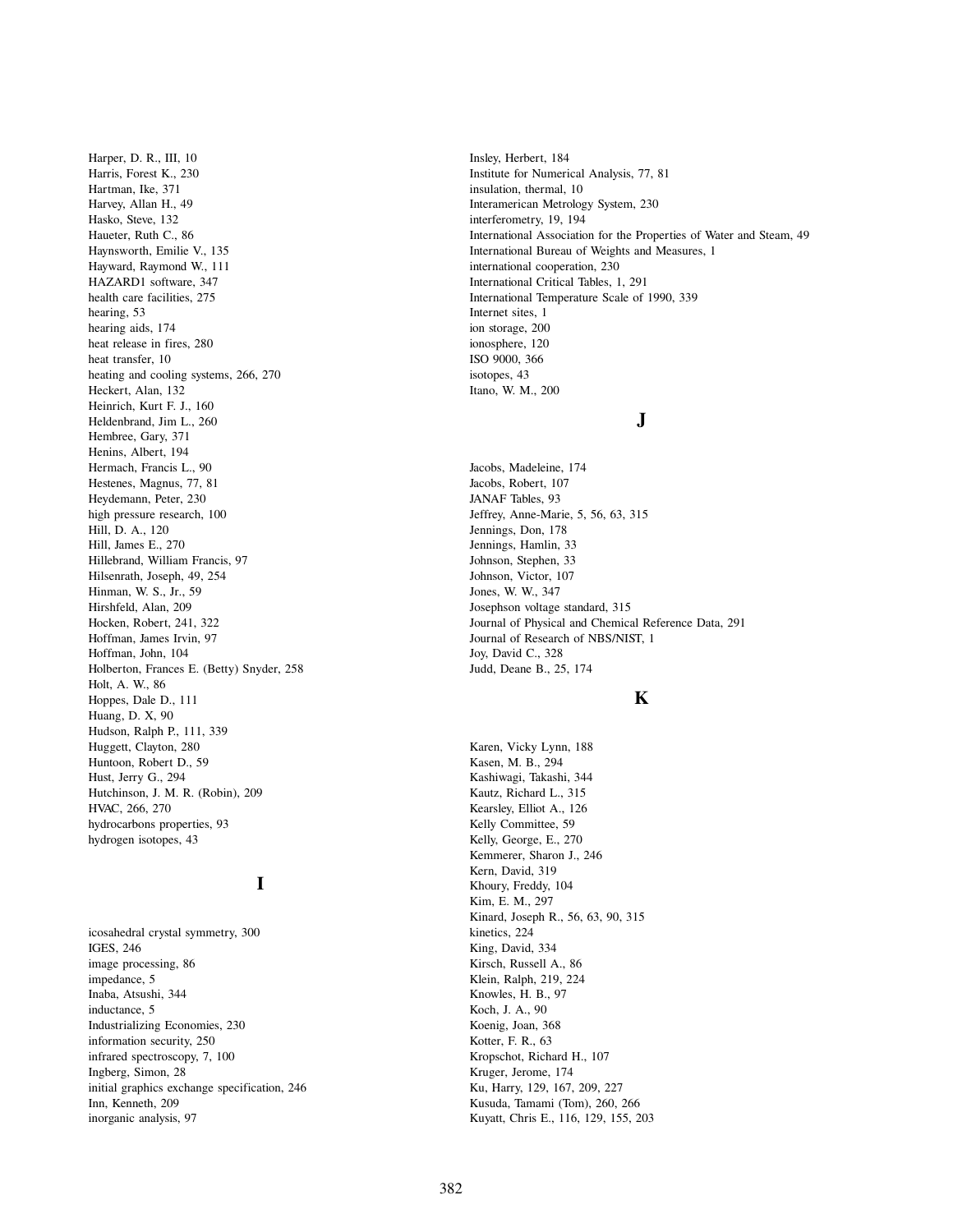# **L**

laboratory accreditation, 167 Laidlaw, Frances, 359 Lanczos, Cornelius, 77, 81 Land, J. L., 368 Larrabee, Robert, 328 laser cooling, 200, 331, 375 laser excited desorption, 334 laser frequency measurements, 191 laser power and energy measurement, 178 Lashof, Theodore, 66 Launer, Herbert F., 66 Lauritzen, John, Jr., 104 Lawrence, James, 140 Lazar, John, 241 Leaderman, Herbert, 126 Ledbetter, Hassel, 294 Lehman, Shirley Young, 132 Leight, Walter G., 174 Leiner, A. L., 86 length standards, 19 Leonhardt, Rod, 178 Lett, Paul, 331 Lettieri, Tom, 371 Levelt Sengers, Johanna M. H., 49, 152 Levin, Ernest M., 184 Libes, Don, 353 Lide, Bettijoyce, 254 Lide, David R., 1, 93, 230, 231 Liepman, David S, 135 Liggett, Walter, 209 light properties, 25 light scattering, 149 Lindstrom, Richard M., 164 line shape, 116 linear systems of equations, 81 linewidth metrology, 328 Lipe, T. E., 90 Lippincott, Ellis, 100 Little, John L., 172 Liu, Y. M., 289 Livigni, David, 178 Lloyd, Francis L., 315 low-temperature materials, 294 Lozier, Daniel W., 135 Luecke, William, 174 Luke, Yudell, 135 luminous intensity, 25 Lundell, Gustav Ernst Fredrik, 97 Lyons, John W., 59

### **M**

Madden, Robert, 116 Madey, Theodore, 219 Mahaffey, Charles T., 260 Malcomb Baldrige Quality Award, 357 Mandel, John, 66 Mandelkern, L., 104 Mann, Douglas, 107 Mann, Wilfrid Basil, 209

manufacturing, 322, 363 Manufacturing Extension Partnership, 363 maps, 66 Marienko, Ryna, 160 Marshall, Harold E., 260 Martin, Georgia, 73 Martin, William C., 73 Martys, Nicos, 33 Marx, Egon, 371 Mason, H. L., 230 mathematical functions, 135 mathematical tables, 77, 135 matrix eigenvalue problems, 77 Mattis, R. L., 289 Mayo-Wells, John F., 5, 56, 63, 90, 315, 319 McCamy, Calvin S., 145 McColskey, David, 350 McCoubrey, Arthur, 167 McHenry, Harry I., 294, 350 McMurdie, Howard, 100, 184 McNesby, James R., 224 McNish, A. G., 135 Mears, Thomas W., 227 Mease, Norman E., 46 measurement assurance, 129, 167, 209 measurement systems, 227 measuring machines, 241 Mehl, J. B., 339 Melmed, Al, 155, 219 MEP, 363 Merica, Paul D., 14 Messina, Carla G., 184 metallurgy, 350 meter, 191 metric system, 174, 234 metrology, 241 Michaelis, Robert E., 227 microanalysis, 160 microfilm preservation, 145 microphones, 53 microtopography, 214 microwave antennas, 319 microwave propagation, 120 Mielczarek, Stan, 203 Mighell, Alan D., 188 Miller, J. M., 16 minerals and rocks, 97 missiles, 59 Mohr, Peter J., 1 Moldover, Michael R., 339 Moore, Charlotte E., 73 Moulder, John C., 294 Mountain, Raymond D., 149, 152 Munro, Ronald, 184, 188, 300, 309 Musgrove, Arlene, 73 Myklebust, Robert, 160

#### **N**

Nagel, Roger, 246, 322 National Advisory Committee for Aeronautics, 46 National Applied Mathematical Laboratories, 135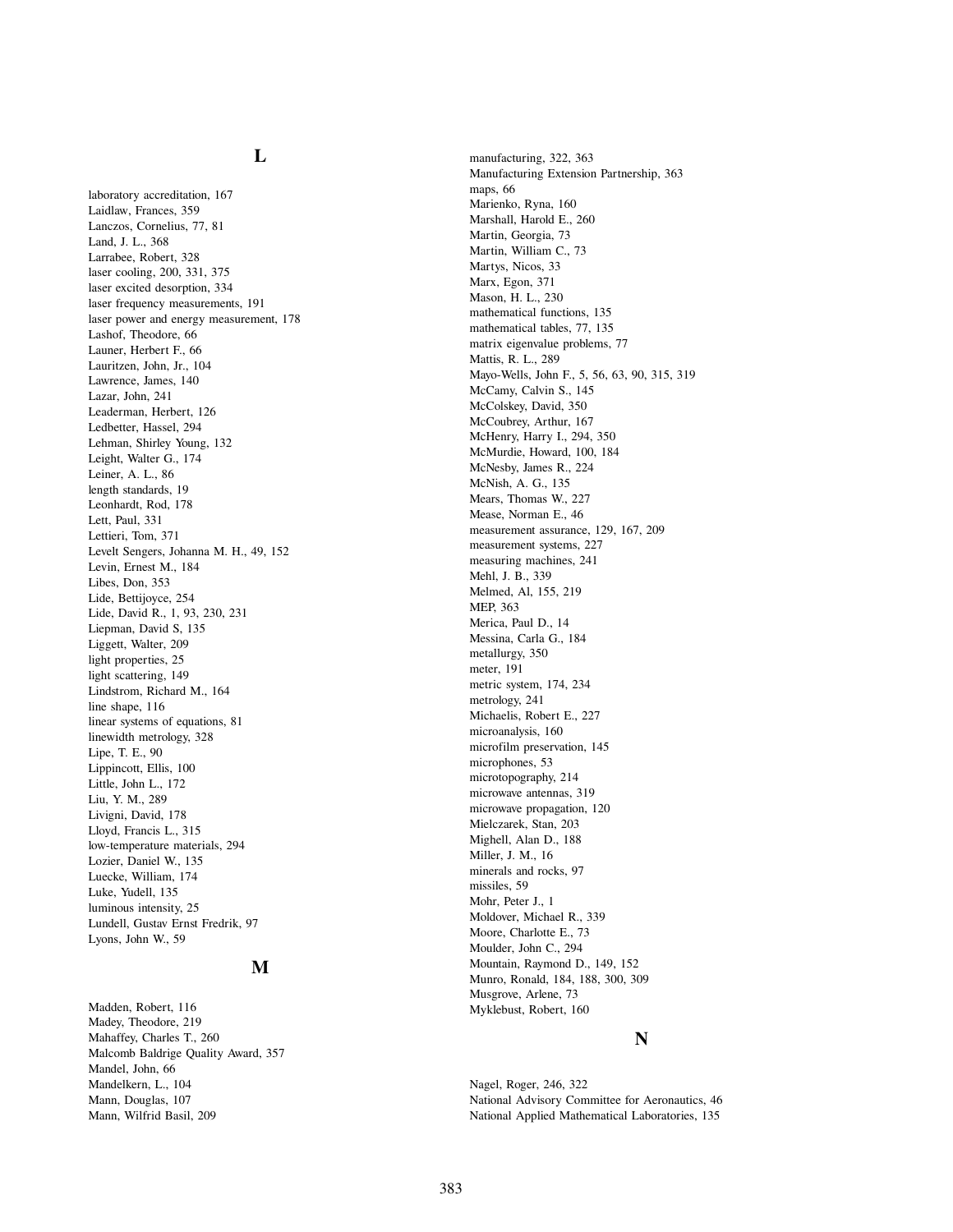National Conference on Weights and Measures, 368 National Defense Research Committee, 59 National Standard Reference Data System, 1, 230, 291 National Type Evaluation Program, 368 Natrella, Mary Gibbons, 132 navigational aids, 38 NCSBCS, 260 near-field antenna measurements, 319 Nedzelnitsky, Victor, 53 Nelson, Harold, 275 neutron diffraction, 303 Newbury, Dale E., 160 Newell, D. B., 56 Newman, M., 135 Nobel Prize, related to NBS/NIST work, 43, 111, 155, 214, 331 Novotny, D. B., 90 nuclear medicine, 209 Nyyssonen, Diana, 328

## **O**

O'Brien, Anita, 363 O'Leary, Dianne P., 77, 81 O'Leary, M. J., 66 Oberhettinger, Fritz, 135 Office of Scientific Research and Development, 59 ohm, 63 Okabe, Hideo, 224 Oldham, Nile M., 56, 63, 315 Olsen, P. T., 56 Olver, F. W. J., 135 Omnidata, 254 Ondik, Helen M., 184 operations research, 140 optical density, 145 optical fibers, 297 optical interferometry, 194 optical modulation, 145 Ordnance Development Division, 59 Osbourne, Nathan S., 10, 49 Oser, Hans J., 38 oxygen consumption calorimetry, 280

### **P**

Paffenbarger, George Colby, 309 Page, Chester, 59 Paige, L., 81 paper, 66 parity conservation, 111 Parker, Elizabeth, 258 Parker, William, 280 Parr, Albert, 7 Parsons, Douglas, 209 particle-sizing standards, 371 Passaglia, E., 1, 104 Peacock, R. D., 347 Peavy, B. A., 10 Peavy, S, 135 Peiser, H. Steffen, 43, 230 Peters, Chauncy, 19

Petersen, Russ, 191 Peterson, C. L., 63 Peterson, Stephen, 174, 260 phase equilibria diagrams, 184 Phillips, William, 200, 331, 375 photochemistry, 219, 224 photography, 145 photomask standards, 328 photometry, 7, 25 Pierce, Daniel T., 203 Piermarini, Gasper, 100 Pike, J. L., 86 Planck's constant, 7 plastics, 344 Plitt, Karl F., 174 Plumb, Harmon, 167 Plummer, E. Ward, 155 Polonsky, Ivan, 135 polymer crystallization, 104 polymers, 126, 344 polystyrene spheres, 371 Pontius, Paul, 129 Portland Cement Association Fellowship, 33 Postek, Michael T., 328 Potzick, James E., 46 Powell, Cedric J., 219 Powell, F. J., 10 Powell, Jeanne, 359 Powell, Robert, 107 precipitation hardening, 14 precision and accuracy, 129 pressure calibration, 100 Proctor, Thomas M., 69 protein crystallography, 303 Protein Data Bank, 1 proximity fuzes, 59 Purtscher, Patrick, 350

# **Q**

quality award, 357 quality control, 313 quality standards, 366 quantum mechanics, 111 quasicrystals, 300

#### **R**

Rabinow, Jacob, 59 Radack, Shirley, 174 radiant energy, 25 radio, 16, 120 radio-beacons, 38 radioactivity standards, 209 radiochemistry, 164 radiometry, 7 radionuclides, 209 radiopharmaceuticals, 209 Rasberry, Stanley, 160, 167 Read, Dave T., 294, 350 Reader, Joseph, 73 reduced cells, 188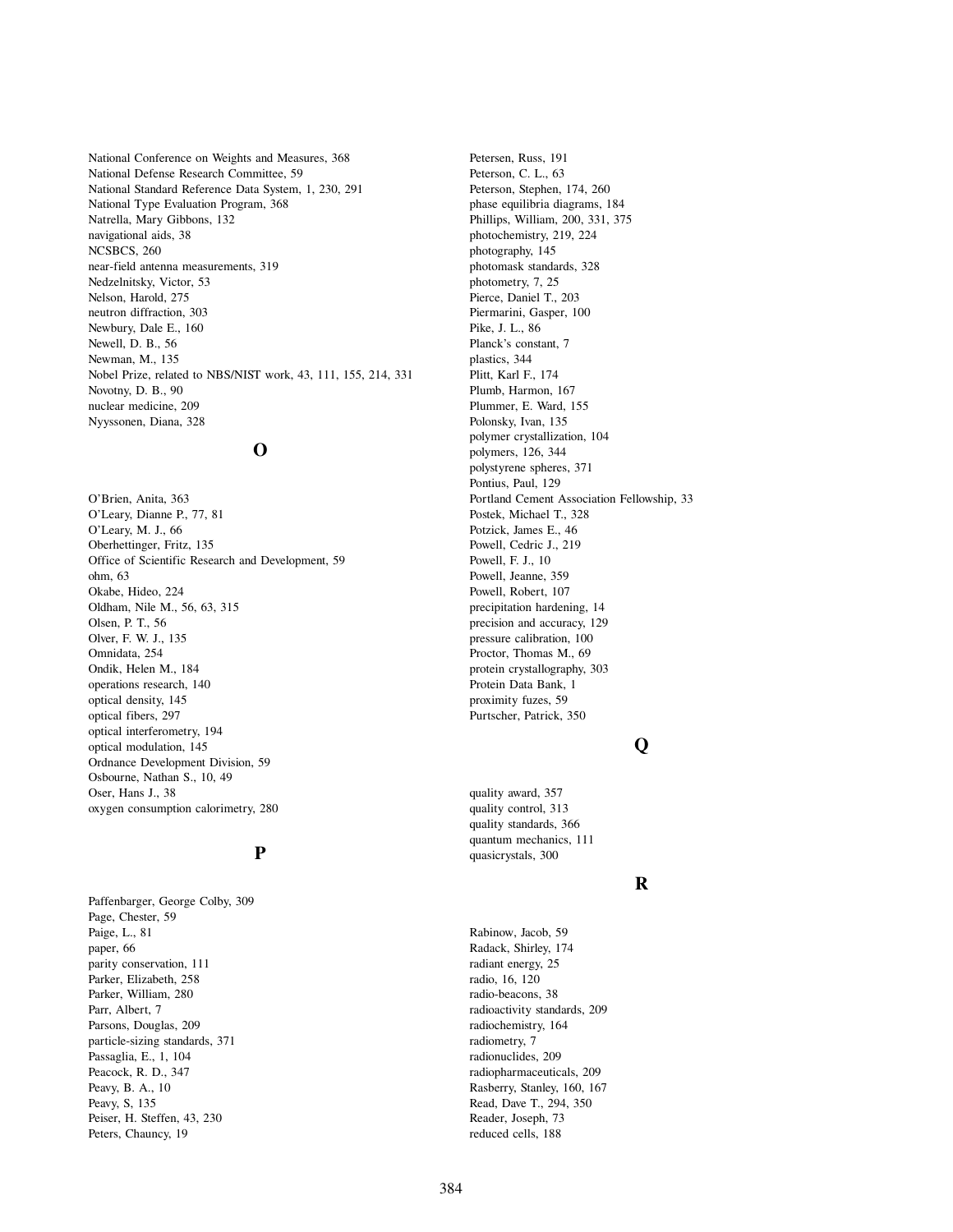Reed, Richard P., 294 Reed, William P., 227 Reeve, Charles, 241 reflectance, 145 refrigeration, 10 Reilly, M. L., 7 Reinstsema, C. D., 90 Repjar, A. G., 319 resistance standards, 63 resistivity in silicon, 289 rheology, 126 Richter, Lee, 334 Richter, Ralph A., 234 Ripple, Dean, 339 Robbins, Carl R., 184 Robinson, Henry, 10 robotics, 237 Rolston, Steven, 331 Rosa, Edward B, 1, 5 Ross, G. S., 104 Rosser, J. Barkley, 77, 81 Rossini, Frederick D., 93 Roth, Robert S., 184 Ruegg, Rosalie, 359 Rumble, John R., Jr., 93, 230, 254, 291

# **S**

Sanchez, I. C., 104 Santoro, Antonio, 188 scaling theory, 152 scanning probe microscopy, 214 scanning tunneling microscope, 155 Schafft, Harry A., 123 Scheer, M. D., 219 Schenck, Peter K., 184 Schiller, Susannah, B., 313 Schmidt, Leonard, 178 Schooley, James, 1 Schoonover, Irl, 100 Schubauer, Galen, 46 Scire, Fredric, 214 Scott, H, 14 Scott, Russell B., 107 Scott, Thomas R., 178 Scribner, B.F., 97 SEAC, 86, 172 second breakdown, 123 security alarms, 174 semiconductor device metrology, 328 semiconductors, 289 SEMPA, 203 Sengers, Johanna, 49, 152 Severo, Norman C., 132, 135 Seward, Richard W., 227 Shaw, Merle B., 66 Shives, T. Robert, 350 Shupe, P. D., 86 SI (International System of Units), 1, 5, 25, 56, 63, 90, 191, 194, 234, 315 Sienkiewicz, Robert, 359 Siewert, Tom, 350 silicon, 289

Simiu, E., 283 Simpson, John A, 116, 155, 167, 203, 241, 322 Sjölin, Lennart, 303 Skramstad, Harold K., 46 Slutz, R. J., 86 Small, John, 160 Smid, Miles, 250 Smith, Bradford, 322 Smith, J. L., 86 smoke detectors, 174 Smyth, Deborah, 357 Snyder, Kenneth, 33 Snyder, W. F., 120 software testing, 258, 353 Somerville, Paul, 132 sound pressure, 53 sound waves, 69 Southard, Thomas H., 135 Southworth, G. C., 16 space beads, 371 Sparks, Larry L., 294 spectroscopy, 7, 73, 116, 155, 194, 200, 331, 375 speed of light, 191 spin-polarized electrons, 203 Spivack, Richard N., 359 standard reference data, 49, 73, 93, 184, 230, 254, 291 standard reference materials, 209, 227, 230, 313, 371 Stanley, Connie, 227 Statistical Engineering Laboratory, 129, 132 statistics, 129, 132, 164, 167 steam tables, 49 Steckler, Kenneth D., 280 Steel, Eric, 160 Stefan-Boltzmann constant, 7, 339 Stein, Phil, 167 Stein, Steve, 254 Steiner, Bruce, 25 Steiner, Richard L., 56, 315 Stephenson, John, 334 Stigler, Stephen, 129 Stimson, Harold F., 49 Stratton, Samuel Wesley, 5, 7 stress relaxation, 126 Stroup, David, 275 structural design, 283 Sugar, Jack, 73 Sullivan, Donald B., 191, 200 superconductors, 306 supercritical fluids, 152 surface science, 155, 214, 219, 334 synchrotron radiation, 116

### **T**

Tang, Yi-hua, 56, 63, 315 Taylor, Barry, 1, 129 Taylor, James, 22 Taylor, John Keenan, 97, 313 Teague, E. C., 214 Technical Association of the Pulp and Paper Industry, 66 technology development, 359 Tesk, John A., 309 thermal conductivity, 10 thermal converters, 90